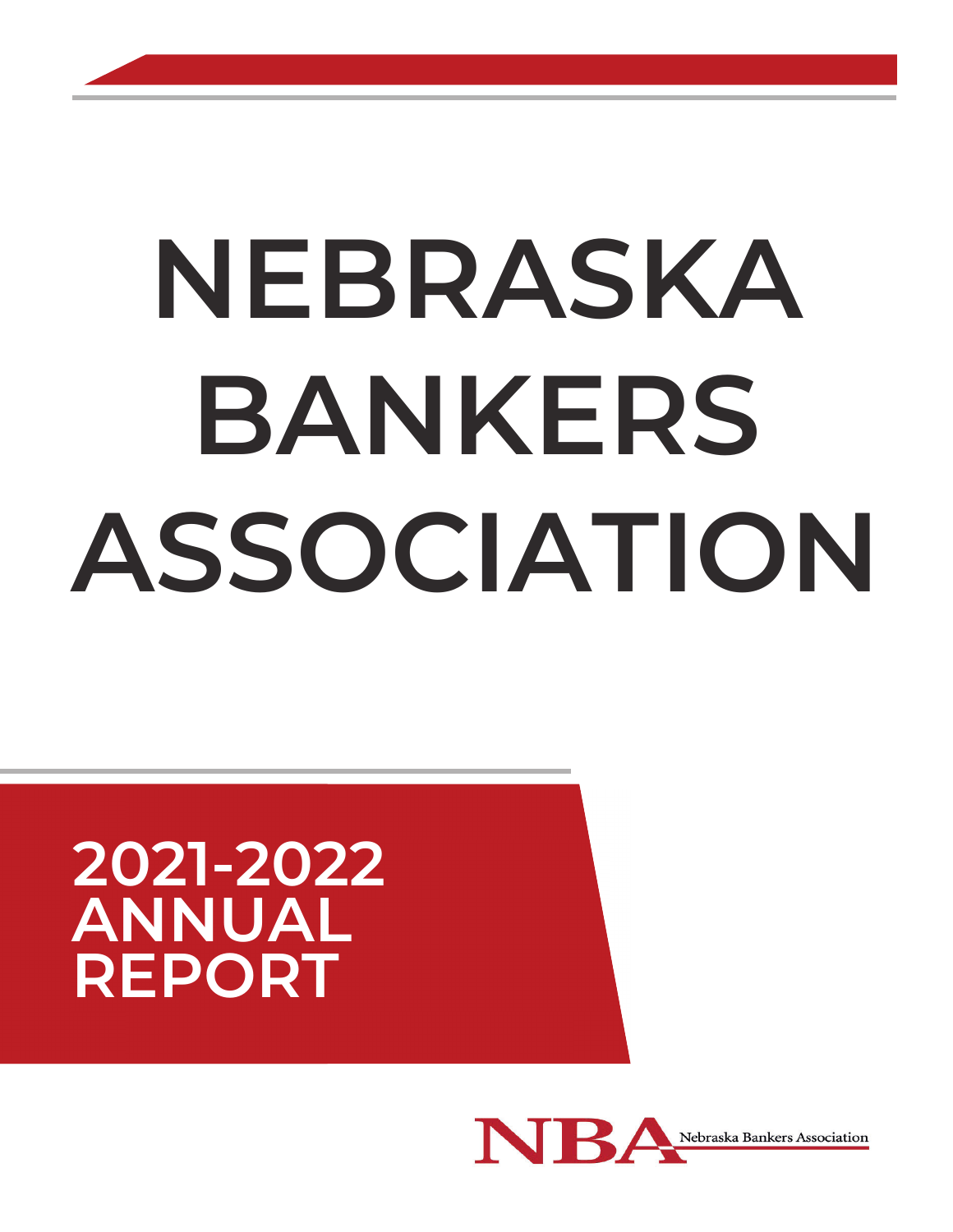## **\$13,000 ISUPPU SUPPORTING THE INDUSTRY**

For more than 132 years, the Nebraska Bankers Association has been the voice of Nebraska banking. Our mission is to serve you, your bank and the banking industry as a whole. We accomplish this mission by representing your interests before state and federal governments and regulatory authorities, educating and training bankers, and promoting the image of banking and banking careers. You back Nebraska, and we are proud to back you. #BanksBackNE

#### **BUILDING THE BANKING WORKFORCE**

Promoting banking careers is a priority for the NBA. Scholarships, professorships and presentations at Nebraska's higher education institutions reach the next generation of bankers. The NBA Foundation also funded a banking camp at UNO that will help reach a more diverse group of high school students.

> **\$149,000** Scholarships Awarded

#### **FINANCIAL EDUCATION AWARDS**

To better reflect the many ways that banks engage in financial education activities, the NBA's long-standing financial literacy awards program was revamped. The new Leaders in Financial Education (LiFE) program recognizes Nebraska banks and bankers who lead efforts to promote financial education in their communities.

#### **EDUCATION**

The NBA is the leading provider of high-quality, cost-effective professional development training for Nebraska banks. NBA education programs provide an invaluable opportunity to network with peers while staying current on important issues affecting the rapidly changing industry.

The NBA Education Committee members play a leading role in developing the content for many of these professional development opportunities.

New offerings this year included the Demystifying Cryptocurrency Series and the Three C's for Managing Unconscious Bias Virtual Workshop.





#### **LEADERSHIP CLASS**

The 13th class of bankers graduated from the two-year NBA Leadership Program at the 2022 NBA Annual Convention. To date, 192 bankers have participated in the program.

#### **TASK FORCES**

To assist members in addressing important trends, the NBAnk Tech Task Force and the Bank Deposit Tax Task Force study emerging banking issues.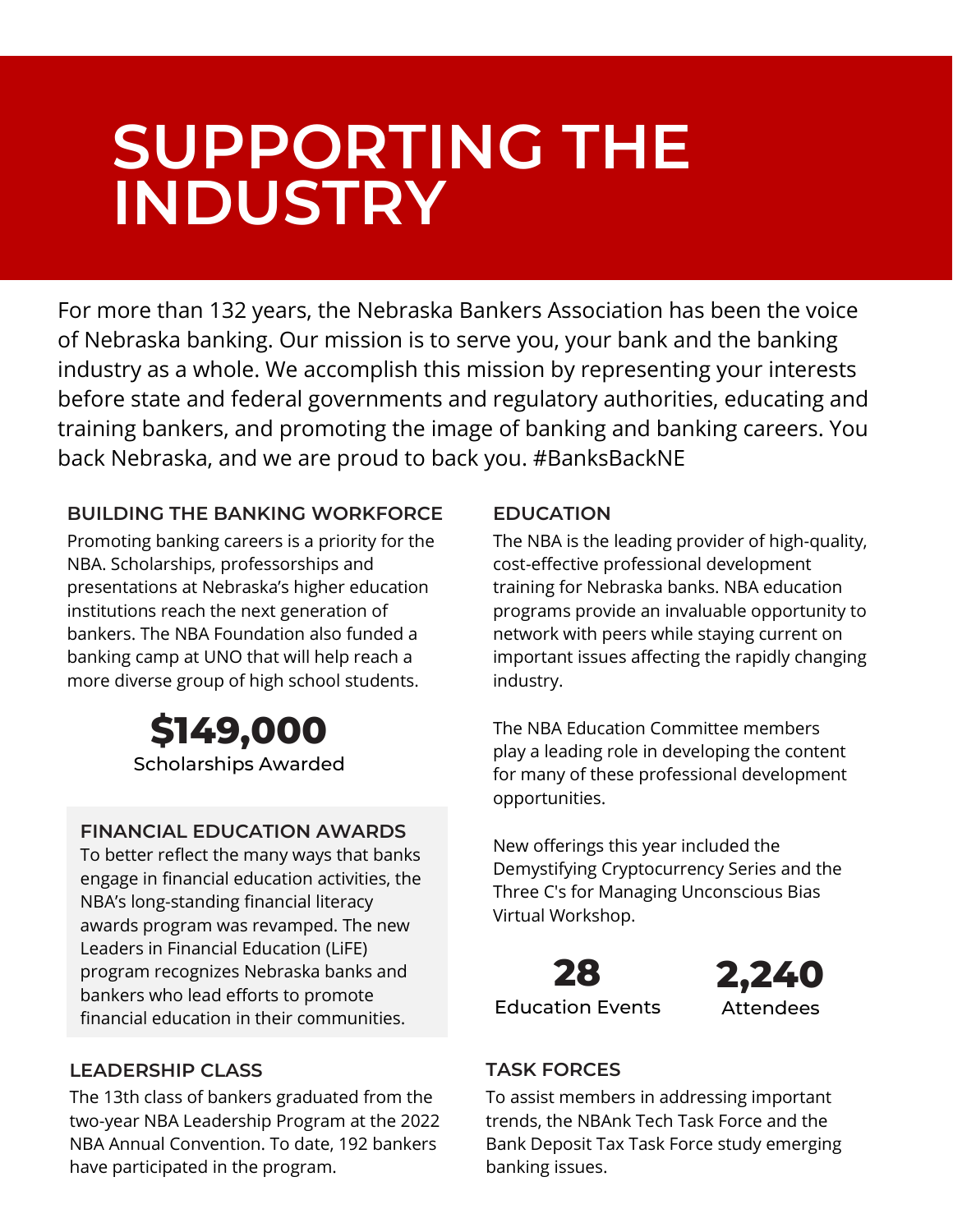## **ADVOCATING FOR BANKING**

#### **STATE LEGISLATION**

The NBA advocates for banks and promotes a pro-banking, pro-business agenda at both the state and federal levels.

During the second session of the 107th Legislature, six bills were introduced on behalf of the NBA. Five of the bills passed as part of the omnibus banking bill, providing beneficial changes to:

- Annual bank audit requirements
- LIBOR contracts
- Nebraska Financial Innovation Act
- Public Funds Deposit Security Act
- Real Property Appraiser Act





Bills Reviewed Bills Impacting Banking

#### **FEDERAL LEGISLATION**

The NBA submitted numerous letters throughout the year to federal regulators and elected officials regarding several key issues including:

- Supporting the Secure and Fair Enforcement Banking Act
- Supporting the Enhancing Credit Opportunities in Rural America Act
- Opposing reporting customer account information to the IRS

Members responded in force to oppose the proposed IRS reporting requirements.



#### **CREDIT UNION BANK ACQUISITION**

The NBA aggressively led opposition to Premier Bank's sale to GreenState Credit Union, an Iowa state-chartered credit union. In December, the Nebraska Department of Banking and Finance denied the application.

The NDBF ruling has been appealed to the Lancaster County District Court by Premier. The NBA has filed a Cross-Petition for Review and submitted a brief in support of its Cross-Petition. The NBA team will continue to follow this process very closely, and work to level the playing field between tax-subsidized credit unions and Nebraska banks.

#### **NBA BANKPAC**

NBA BankPAC, the NBA's political action committee that raises and distributes funds to Nebraska candidates on both the state and federal level, raised \$149,899 in 2021.

## **517**

Individual Federal BankPAC **Contributors** 

Individual State BankPAC **Contributors** 

**399**



State-Chartered Bank Contributors

**\$160,000 2022 NBA BankPAC Goal**